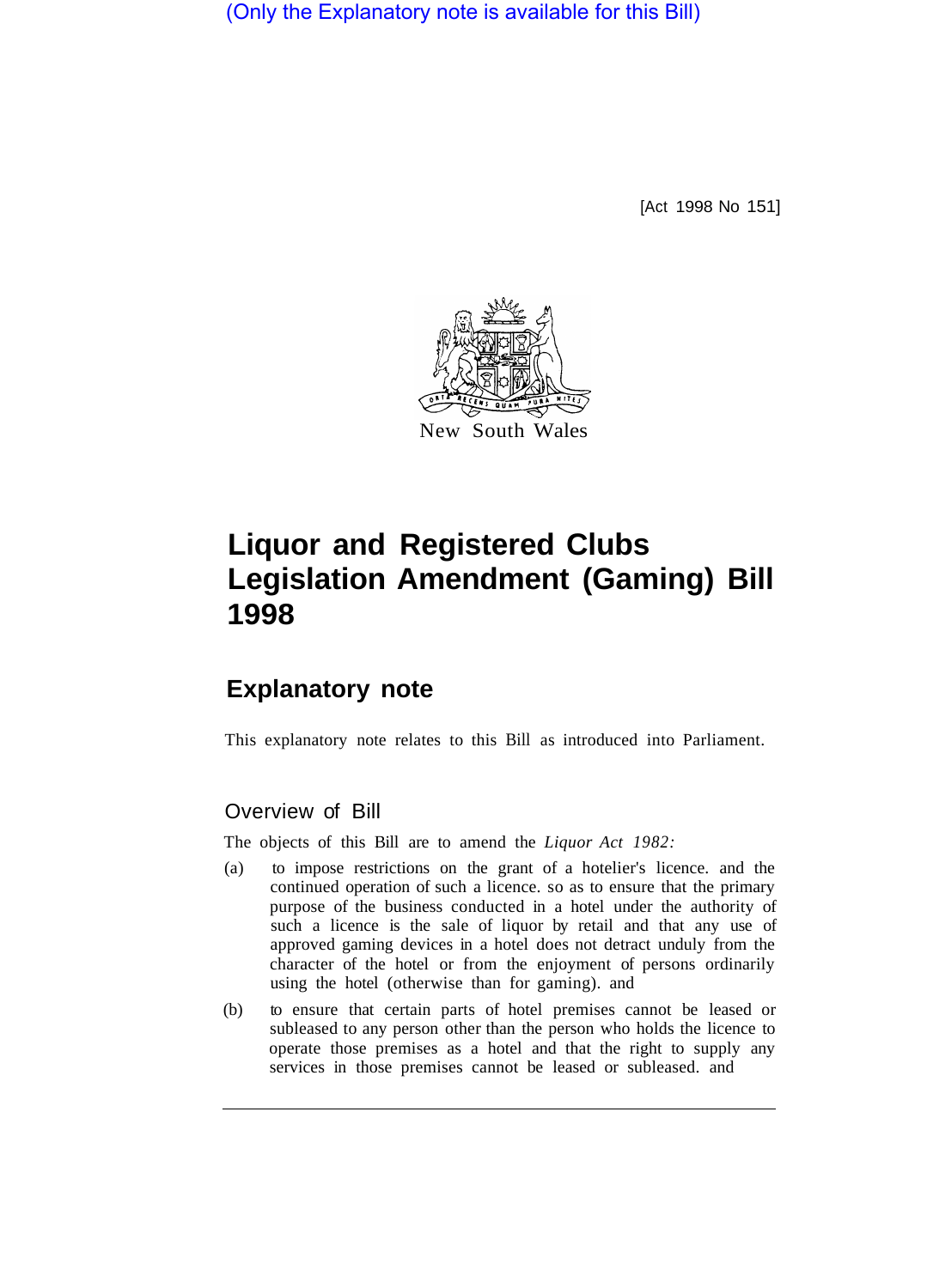Explanatory note

- (c) to provide for a court to impose an additional fee on a hotelier's licence, or an off-licence to sell liquor by retail, the conditions of which have been relaxed, and
- (d) to provide that a temporary on-licence (function) is subject to conditions similar to those to which a permanent on-licence (function) is subject, in relation to responsible service of alcohol. and
- (e) to effect statute law revision.

The Bill also makes some minor amendments to transitional provisions in the *Registered Clubs Act 1976.* 

#### Outline of provisions

**Clause 1** sets out the name (also called the short title) of the proposed Act.

**Clause 2** provides for the commencement of the proposed Act.

**Clause 3** is a formal provision giving effect to the amendments to the *Liquor Act 1982* set out in Schedule 1.

**Clause 4** is a formal provision giving effect to the amendments to the *Registered Clubs Act 1976* set out in Schedule 2.

#### **Schedule 1 Amendment of Liquor Act 1982**

**Schedule 1 [1]** makes a minor amendment to ensure that the definition of *function* in the *Liquor Act 1982* (which is proposed to be substituted by the *Liquor and Registered Clubs Legislation Amendment Act 1997* ("the 1997 Act") includes race meetings.

**Schedule 1 [2]** makes a minor amendment of a statute law revision nature by omitting redundant words from a provision (which is proposed to be inserted by the 1997 Act).

**Schedule 1 [3]** makes it a condition of every hotelier's licence that the primary purpose of the business conducted in the hotel under the authority of the licence is to be the sale of liquor by retail. and that any use of approved gaming devices on the premises does not detract unduly from the character of the premises or from the enjoyment of persons ordinarily resorting to the premises (otherwise than for gaming).

**Schedule 1 [4]-[8]** provide for the making of objections to the grant of an application for a hotelier's licence. or for the removal of a hotelier's licence. on the grounds that the statutory condition imposed on the licence under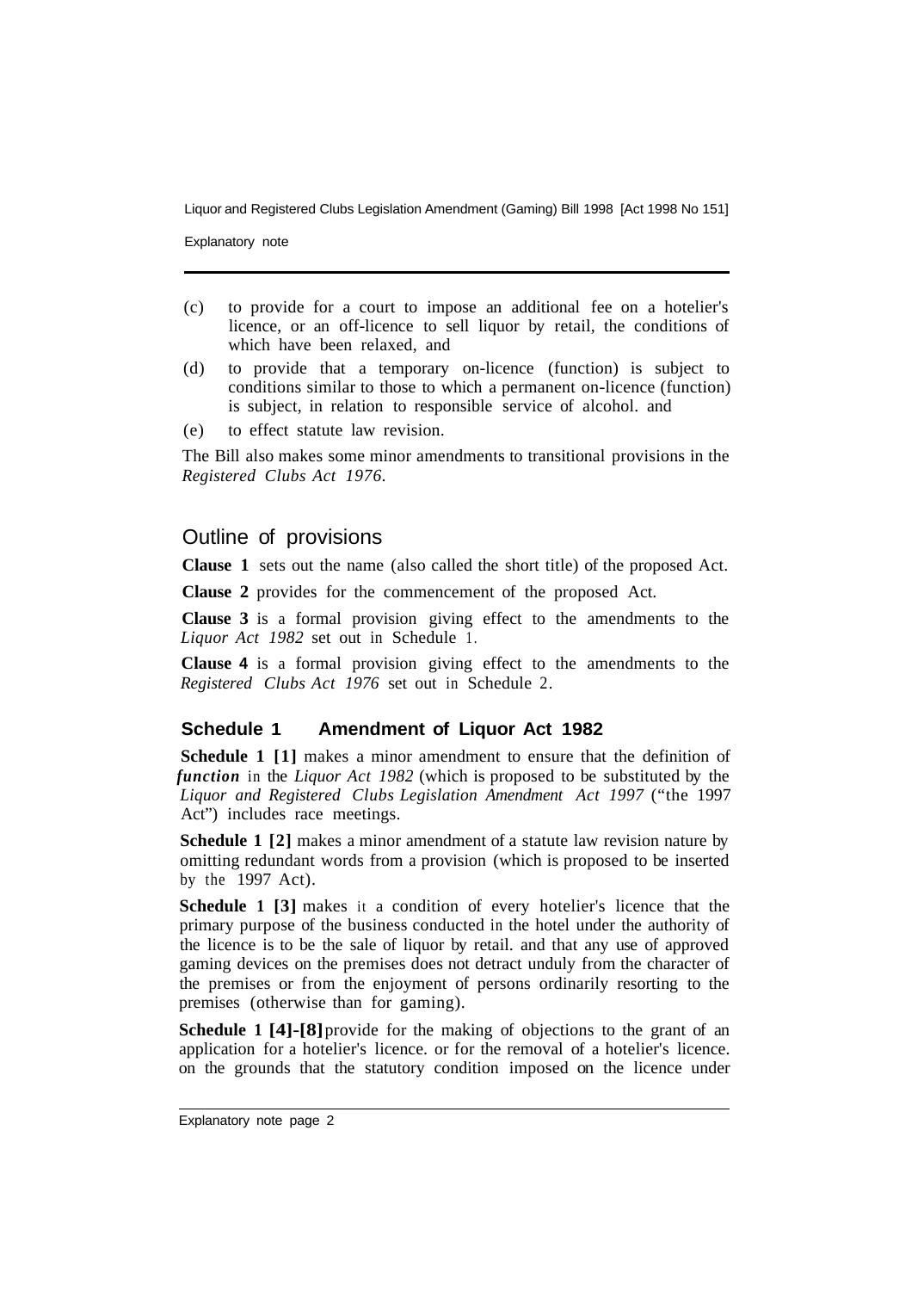Explanatory note

proposed section 21AA would be breached. That is, a person may object on the ground that the primary purpose of the business to be conducted under the authority of the licence to which the application relates is not the sale of liquor by retail, or that the proposed use of approved gaming devices on the premises will detract unduly from the character of the premises or from the enjoyment of persons ordinarily resorting to the premises (otherwise than for gaming).

**Schedule 1 [9]** lists three factors that the court may have regard to for the purposes of determining the primary purpose of the business conducted under the authority of the licence. or the impact of the use of approved gaming devices. Those factors relate to the physical layout of facilities at the premises. the general manner in which gaming is conducted and the advertising of the premises and of the availability of the facilities available at the premises.

**Schedule 1 [10]** provides that an application for a hotelier's licence cannot be granted unless the court is satisfied that the statutory condition imposed on the licence under proposed section 21AA would be complied with. That is, an application must not be granted unless the court is satisfied that the primary purpose of the business conducted in the hotel under the authority of the licence is to be the sale of liquor by retail. and that any proposed use of approved gaming devices on the premises will not detract unduly from the character of the premises or from the enjoyment of persons ordinarily resorting to the premises (otherwise than for gaming).

**Schedule 1 [11]** makes a minor amendment of a statute law revision nature by correcting a cross-reference (in a provision which is proposed to be inserted by the 1997 Act).

**Schedule 1 [12]** provides that a temporary on-licence (function) is subject to conditions similar to those to which a permanent on-licence (function) is subject. in relation to responsible service of alcohol.

**Schedule 1 [13]** makes a minor amendment of a statute law revision nature.

**Schedule 1 [14]** provides for the imposition of an additional fee for a hotelier's licence. or an off-licence (retail). if the court grants an application for the variation of the conditions of such a licence by omitting any condition or reducing the restrictiveness of a condition. That fee is to be no more than the difference between the fee that would have been payable for the varied licence. if it were granted on the date of the order. and the fee actually paid for the licence.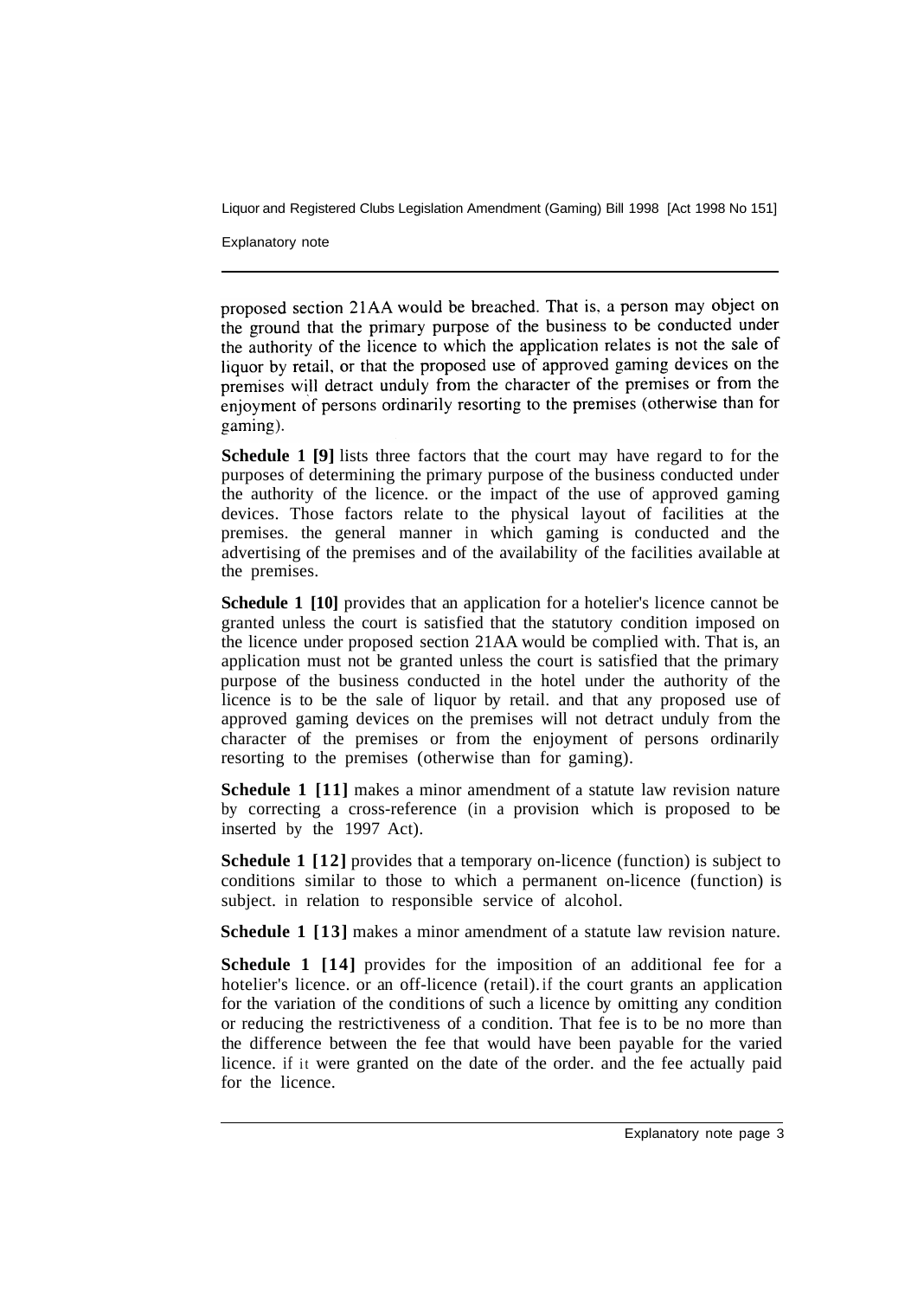Explanatory note

**Schedule 1 [15]** provides that an application for the removal of a hotelier's licence must not be granted unless the statutory condition imposed on the licence under proposed section 21AA would be complied with. That is, the court must refuse to grant such an application unless the court is satisfied that the primary purpose of the business conducted in the hotel under the authority of the licence is to be the sale of liquor by retail, and that any use of approved gaming devices on the premises will not detract unduly from the character of the premises or from the enjoyment of persons ordinarily resorting to the premises (otherwise than for gaming).

**Schedule 1 [18]** provides that an application for the definition or redefinition of the boundaries of licensed premises under a licence to sell liquor cannot be granted unless the Board is satisfied that the statutory condition imposed on the licence under proposed section 21AA would be complied with. That is. an application may not be granted unless the Board is satisfied that the primary purpose of the business conducted in the hotel under the authority of the licence will be the sale of liquor by retail. and that any use of approved gaming devices on the premises will not detract unduly from the character of the premises or from the enjoyment of persons ordinarily resorting to the premises (otherwise than for gaming).

**Schedule 1 [20]** prohibits a person (other than the licensee) from letting or subletting any part of licensed premises on which liquor is ordinarily sold or supplied. or on which an approved gaming device is ordinarily kept, used or operated. to any person other than the licensee for those premises. The amendment also prohibits such a person from letting or subletting any other part of licensed premises. or the right to supply any services in licensed premises. without the prior approval of the Board. **Schedule l [19]** makes a consequential amendment.

**Schedule 1 [21]** provides for the Director of Liquor and Gaming to give directions to a hotelier requiring the hotelier to take specified remedial action. Such a direction may only be given if the Director has reasonable cause to believe that the hotelier has failed to comply with the statutory condition imposed on the hotelier's licence under proposed section 21AA (that is. if the Director has reasonable cause to believe that the primary purpose of the business conducted in the hotel under the authority of the licence is not the sale of liquor by retail or that any use of approved gaming devices on the premises detracts unduly from the character of the premises or from the enjoyment of persons ordinarily resorting to the premises. otherwise than for gaming).

**Schedule 1 [17]** provides that a failure to comply with such a direction of the Director is a ground on which a complaint can be made under section 67 of the Act. which provides for the summoning of a licensee to show cause why disciplinary action should not be taken. **(Schedule 1 [16]** makes an analogous amendment to a section that is proposed to replace existing section 68.)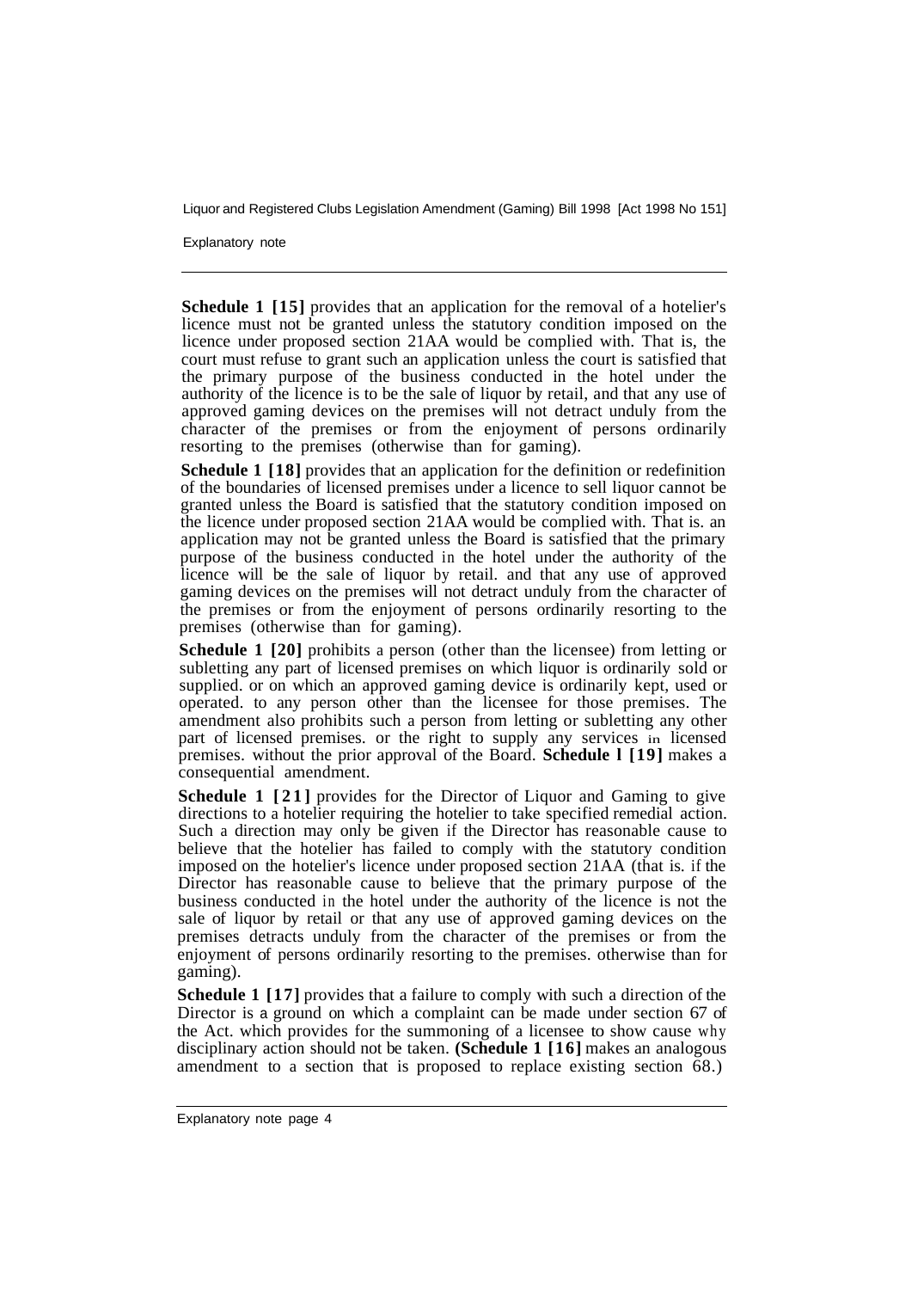Explanatory note

**Schedule 1 [22]** provides for the making of regulations of a savings and transitional nature consequent on the enactment of the proposed Act.

**Schedule 1 [23]** makes provisions of a savings and transitional nature consequent on the enactment of the proposed Act. Those provisions make it clear that the amendments made by the proposed Act apply to existing licences and to applications for licences. or for the removal of licences, that have been made but not been determined when the proposed amendments commence.

#### **Schedule 2 Amendment of Registered Clubs Act 1976**

**Schedule 2 [1]** and **[2]** make minor amendments to the *Registered Clubs Act <sup>1976</sup>*("the Act") by way of statute law revision.

The remainder of the Schedule contains amendments to transitional provisions inserted in Schedule *2* to the *Registered Clubs Act 1976* by the *Liquor and Registered Clubs Legislation Amendment (Community Partnership) Act 1998*. They all concern the duty chargeable on the profits derived from gaming machines kept by registered clubs during the duty period that commenced on 1 December 1997 (the "relevant duty year").

**Schedule 2 [3]** and **[4]** amend clauses 77 and 78 of Schedule 2 to the Act. which prescribe the rates at which the first quarterly instalment of duty for the relevant duty year is chargeable on gaming machine profits from ordinary and multi-terminal gaming machines. respectively. The amendments increase the rates applicable to such profits to the extent that they exceed \$250.000 for the quarter. (The time for payment of the instalment being now past. the effect of the amendments will be to diminish the credit to which clubs are entitled under clause 81 of Schedule 2 to the Act.)

**Schedule 2 [5]** amends clause 79 of Schedule 2 to the Act. which concerns duty chargeable during the last three-quarters of the relevant duty year. The amendment corrects a typographical error.

**Schedule 2 [6]** amends clause 80 of Schedule 2 to the Act. which concerns duty concessions available to clubs. The clause currently provides that:

(a) the concession provided by section 87F of the Act (repealed by the *Liquor and Registered Clubs Legislation Amendment (Community Partnership) Act 1998).* calculated on a club's expenditure on community welfare. is to apply (to an extent prescribed by regulations) in respect of expenditure from profits derived in the months of December 1997 and January 1998. and